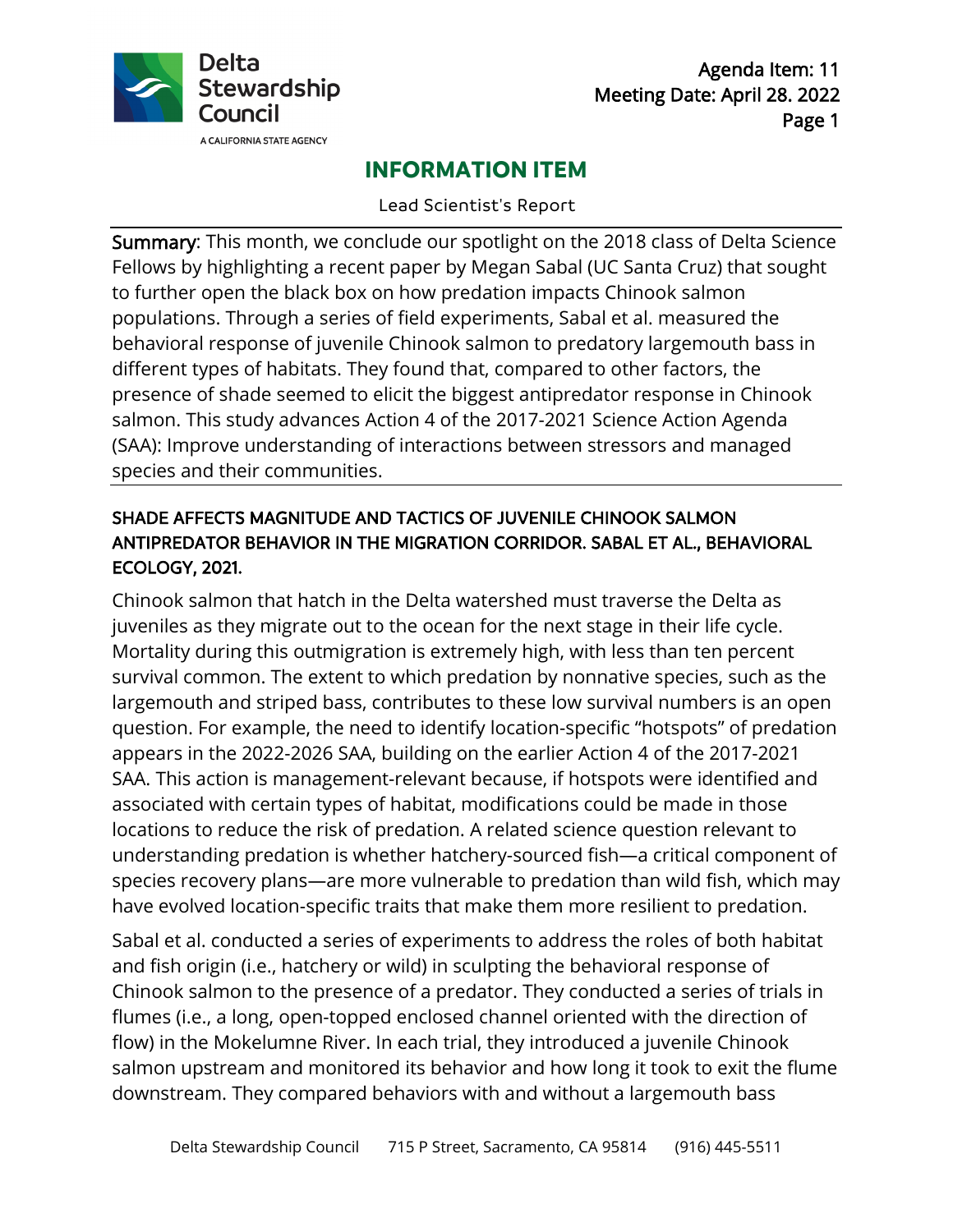predator present in the flume and across trials with different types of habitat (characterized by the presence/absence of shade and presence/absence of sticks and vegetation) and juvenile salmon of different origin (hatchery or wild).

Results revealed that the difference in salmon behavior between trials with and without the predator was most pronounced when the flume was shaded. When shade was present, the salmon slowed down, synonymous with exhibiting cautionary behavior in this study. Contrarily, salmon sped up when shade was absent. Salmon origin (hatchery or wild) had no significant impact on anti-predator behavior and impacts of vegetation and sticks in the flume were small compared to that of shade. Though evasive behavior in shaded areas (e.g., near trees on levees or riparian areas) may help salmon avoid predation, if this behavior significantly delayed the salmon's migration, it could miss out on an optimal arrival time for feeding or prolong its exposure to a risky environment. However, extrapolating the impacts of these behavioral modifications to Chinook salmon populations would require additional studies on the type of habitats in which successful predation events tend to occur and how migration duration impacts survival probabilities.

### DELTA SCIENCE PROGRAM ACTIVITIES

### 2022-2026 Science Action Agenda

After considering and addressing comments from the public review period, including those from the Delta Independent Science Board (Delta ISB), on the draft 2022-2026 SAA, Delta Science Program (DSP) staff released the final document on Earth Day (April 22) and will present it to the Council at this month's meeting.

#### Salinity Management Workshop Report-Out and Upcoming Workshop Dates

 The first public salinity management workshop was scheduled for April 26 and 27, 2022, with a discussion focus on:

- framing the challenge of future salinity management in the context of climate change, environmental justice, and current laws and regulations;
- building towards a shared understanding of how salinity management affects different people, industries, and ecological systems;
- identifying knowledge gaps that could be filled with future research and scenario-based modeling; and
- starting conversations around goals for long-term adaptive management and laying the foundation for a scenario-based modeling exercise.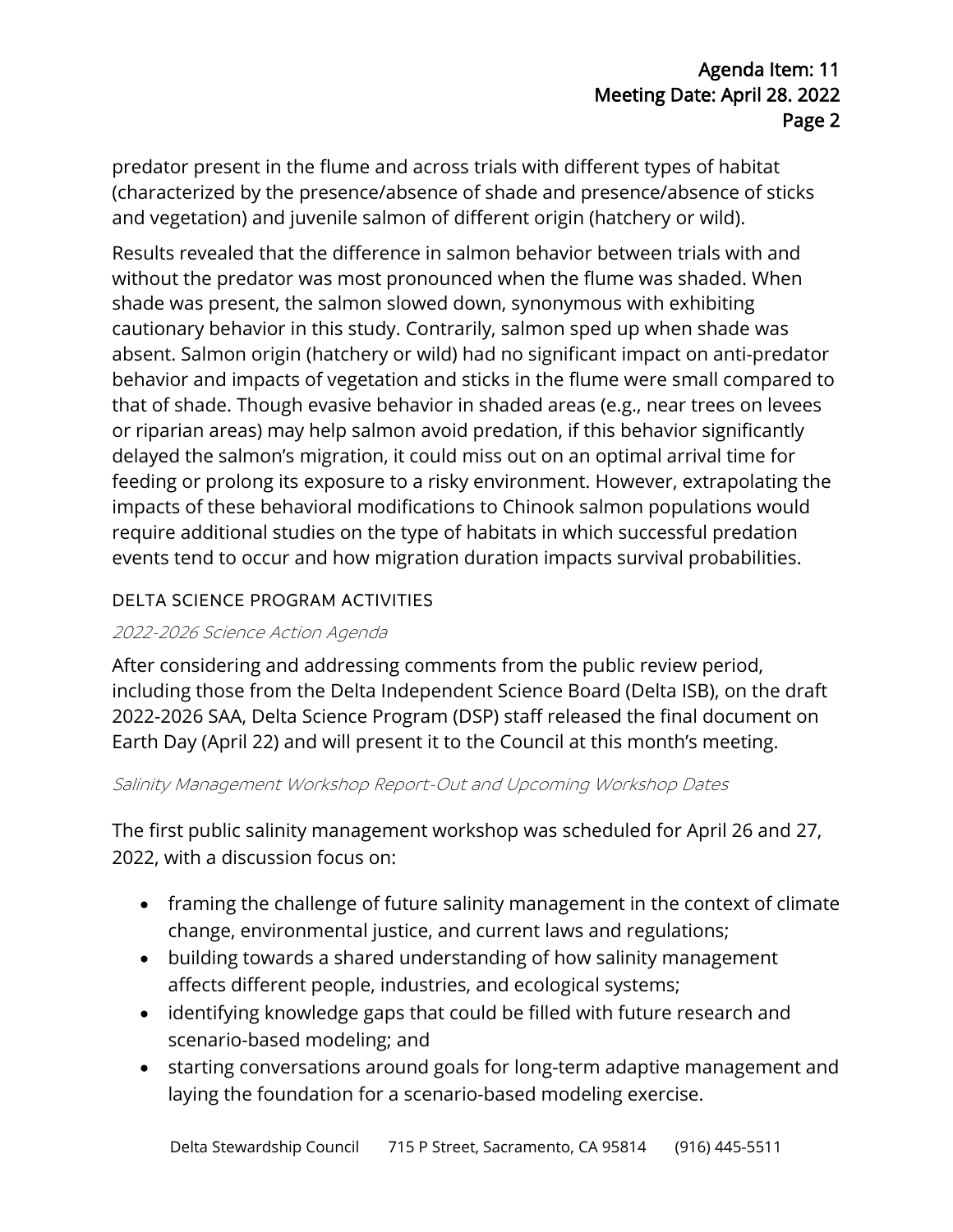Focus groups are planned for summer 2022 and will focus on:

- diving into the details of developing several management and climate action scenarios that could be modeled;
- fostering deeper discussions about the impacts and tradeoffs of different management strategies; and
- generating pilot scenarios to be evaluated with computer models whose output will be summarized for the fall workshop.

The fall workshop is scheduled for October 11and 12 and will include discussions on:

- comparing modeling outputs from the pilot scenarios developed in the focus groups;
- apparent tradeoffs of various management strategies;
- refining ideas about future research and scenario-based modeling needs
- identifying partners and a plan for creating a collaborative adaptive; and management framework for Delta salinity management in the face of severe and sustained drought and sea-level rise.

This event will be held virtually, and registration is free and open to the public. Info on how to register will be provided in a future report.

### Delta Lead Scientist "Ask-Me-Anything" (AMA) Series

The March 28 Delta Lead Scientist Ask-Me-Anything, which featured the Delta Science Program's Lauren Hastings and ISB's Lisa Wainger, focused on the ISB and the Delta Science Program's recent assessment of the ISB. The upcoming session, on April 2, will feature California Sea Grant Extension Specialist Dr. Jessica Rudnick and focus on the integration of social science in the Delta, with an emphasis on the Delta Residents Survey. Join the AMA by logging into Instagram and visiting the @deltacouncil feed for the livestream. As a reminder, past events are archived on the Council's IGTV tab.

### Delta Science Tracker

 information about science activities in the Delta. The tool contains an inventory of The Delta Science Tracker is an online tool to organize and communicate science activities with details related to funding, collaborators, and management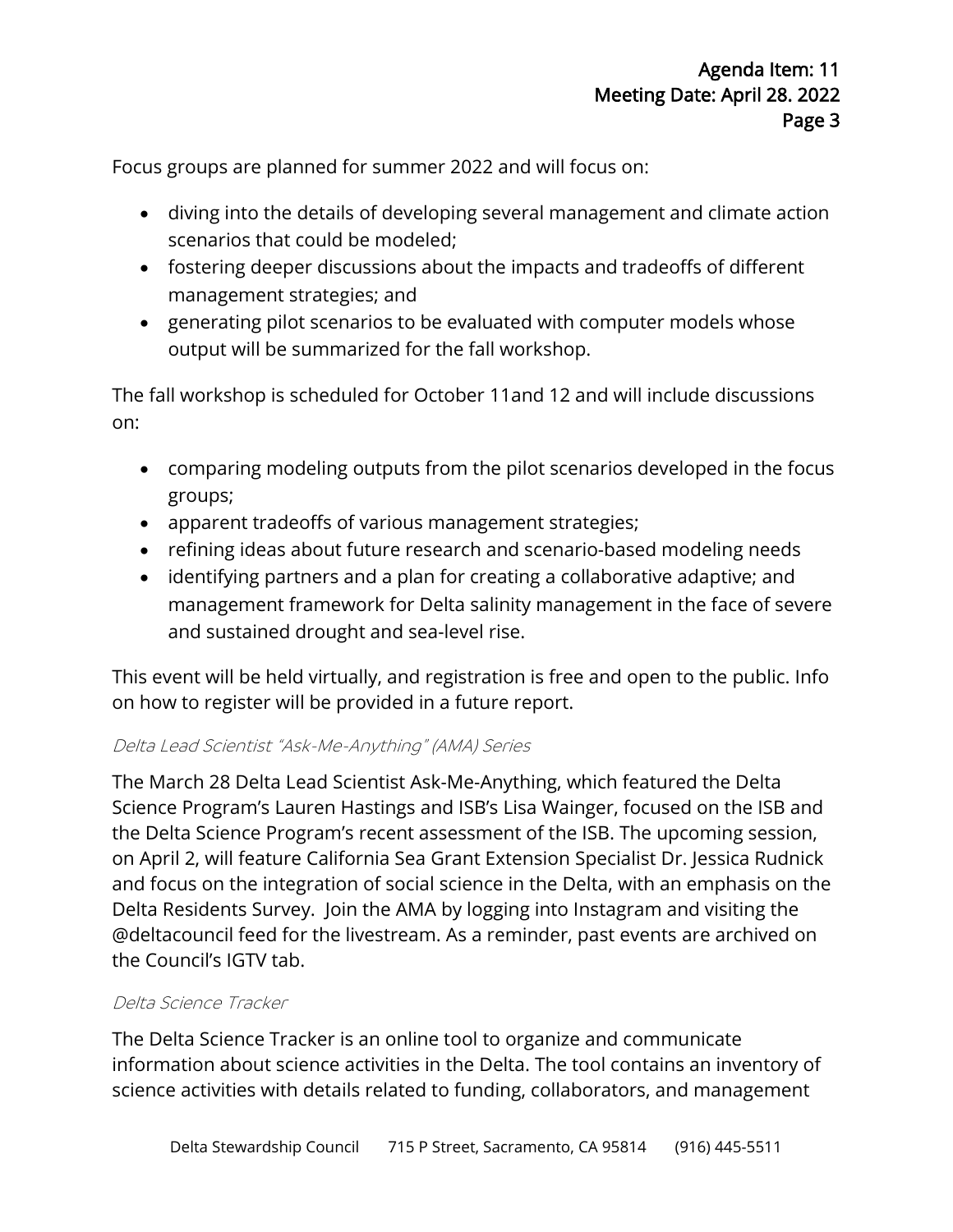## Agenda Item: 11 Meeting Date: April 28. 2022 Page 4

 public launch is anticipated for late spring/early summer 2022. linkages for each activity. Products and outputs related to each project, such as reports, publications, and links to project data, are also available on each activity page. The platform is currently in the final stage of development and testing. A full

### ON YOUR RADAR

### Delta Governance Brown Bag Webinar Series

 The second DSP webinar took place on April 13 and focused on collaborative decision-making. The featured panelists were Brett Milligan (UC Davis), Andrea Gerlak (University of Arizona), Matthew Moore (United Auburn Indian Community), governance, highlighting how partnerships and decentralized structures and processes are used by government and non-government actors to influence and Jessica Law, Water Forum. The goal of this three-part brown bag webinar series is to foster discussion of the complex and multi-faceted governance of the Sacramento-San Joaquin Delta by featuring speakers from federal, state, local, and tribal government; collaborative partnerships between government and nongovernment entities, and academic social scientists to speak on different social scientific frameworks that can be used to understand Delta governance.

, The next webinar will take place on May 5 and will focus on adaptive governance Registration information can be found at: <https://deltacouncil.ca.gov/pdf/science>program/flyers/2022-02-01-what-is-delta-governance-anyway-flyer.pdf

 [https://www.youtube.com/watch?v=ju8v2d5LLYM.](https://www.youtube.com/watch?v=ju8v2d5LLYM) Recordings of previous webinars are available at:

### Delta Science Fellows

 provide Masters, Ph.D. students, and postdoctoral researchers up to two years of The DSP and California Sea Grant released a request for applications for the 2022 class of Delta Science Fellows on January 25, 2022. Delta Science Fellowship awards research funding. This program pairs the next generation of Delta scientists with academic and community mentors to conduct critical science investigations targeting high-priority Delta issues identified in the 2022-2026 Science Action Agenda (SAA). This year there was an increased emphasis on recruiting social science applicants, supported by separate review panels for social science and biophysical science applications. Notices of Intent (NOI) to apply were due on February 28, 2022. Applications from those who submitted an NOI were due April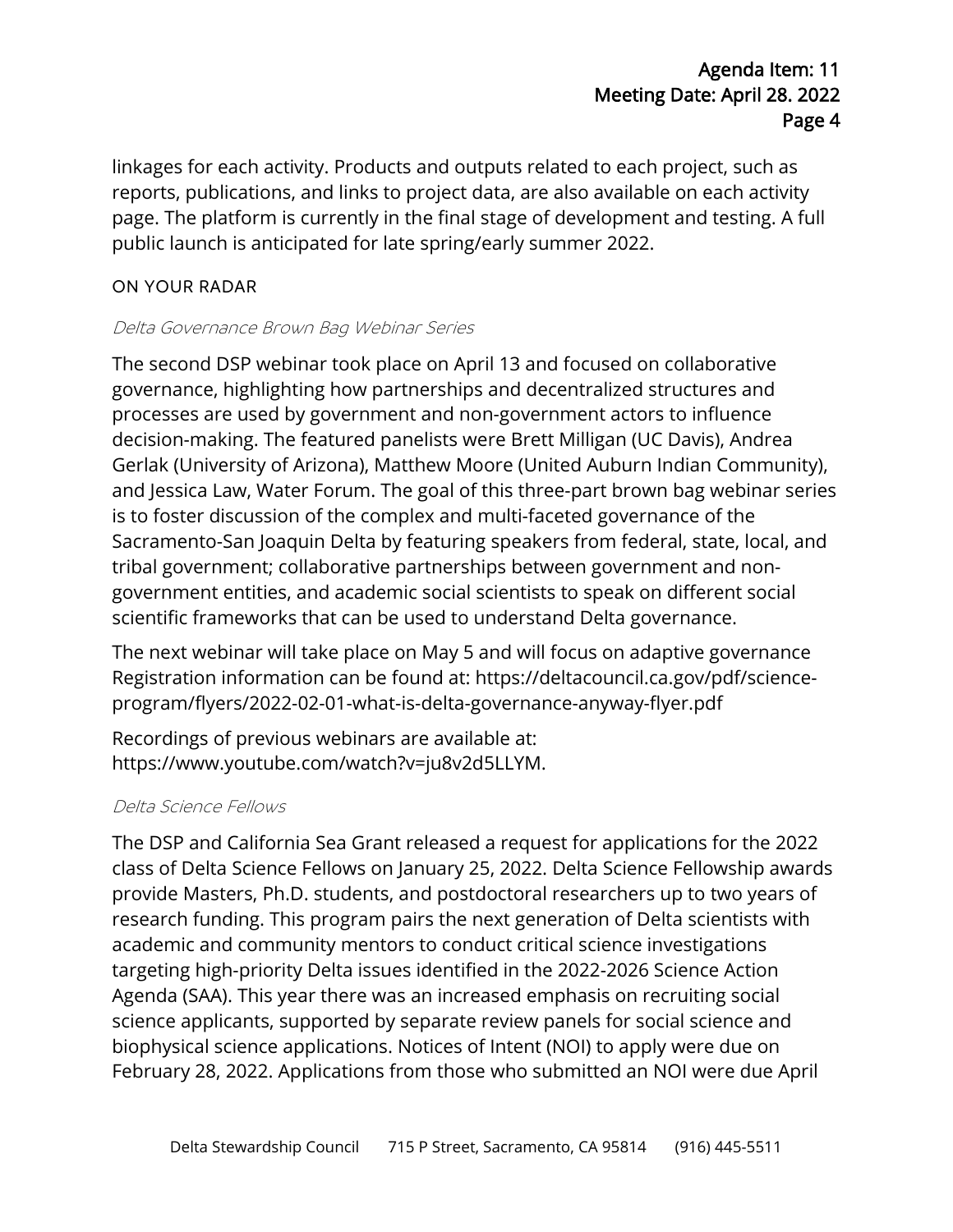20, 2022. The announcement of 6 to 8 awards will take place in June and Fellows will begin work in August/September 2022.

#### Modeling Summit

 economics) with each other, and publication and visualization of model results. The Delta Science Program is planning a Modeling Summit for late summer 2022. The summit aims to bring together members of the Delta science and modeling community to discuss the vision and identify the next steps toward the development of a modeling collaboratory for the Delta. A collaboratory is a term used to describe a virtual center that facilitates the use, reproducibility, and transparency of models for planning and prediction of future conditions in the Delta. A collaboratory enables easy integration of data with models, integration or linking of different types of models (e.g., flow, water quality, habitat, fish, Implicit in the concept is the building of a community around modeling, so that new users can gain help and insight from veteran users in the nuances and application of the models.

 guide the development of the collaboratory and the identification of opportunities At the modeling summit, external partners will be invited to share "lessons learned" from setting up similar collaboratories for other regions (e.g., the Everglades, Chesapeake Bay). Additionally, there will be panel and breakout discussions to provide opportunities to establish collaborative partnerships and identify pilot efforts or projects that would have immediate use and benefit from collaboratory development. The expected outcomes of the Summit include a refined plan to to create a proposal with which to pursue additional funding through competitive solicitations.

### BY THE NUMBERS

Delta Science Program staff will provide a summary of current numbers related to Delta water and environmental management. The summary (Attachment 1) will inform the Council of recent counts, measurements, and monitoring figures driving water and environmental management issues.

### LIST OF ATTACHMENTS

Attachment 1: By the Numbers Summary (provided at the Council Meeting)

Attachment 2: Article Visual of Sabal et. al. (2021)